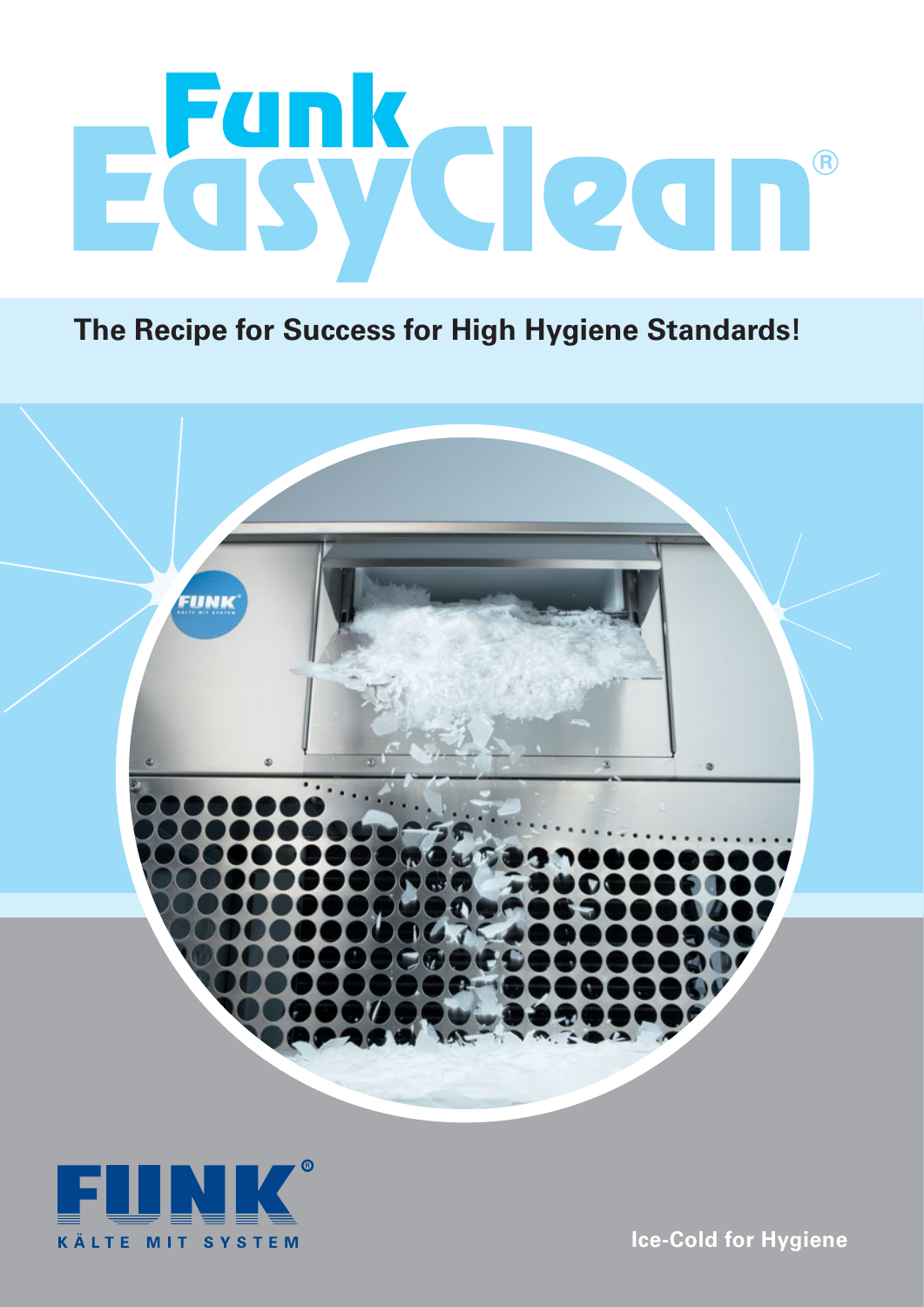



# **THE SITUATION: CONTAMINATED SCALE ICE?**

Whether to cool dough or sausage meat, for processing, transporting and preserving food, or for decorating buffets: its special characteristics make scale ice an important tool in bakeries, butchers, shops and restaurants. Naturally, high hygiene standards are required.

Outwardly the little pieces of ice often only appear pure and white: without regular and thorough cleaning, the inside of a scale ice machine becomes a playground for hidden contaminants of every kind.









**0** 

**An explosive problem often reveals itself during servicing:** the water trays and evaporators of scale ice machines are often heavily contaminated.

## **THE PROBLEM: A LOT OF EFFORT, LITTLE EFFECT!**

The reason for the discrepancy: mechanical cleaning of conventional scale ice machines mostly consists of numerous steps.

Although this is time-consuming, the result is usually unsatisfactory: a careful, effective clean of all hygiene-sensitive components is not guaranteed.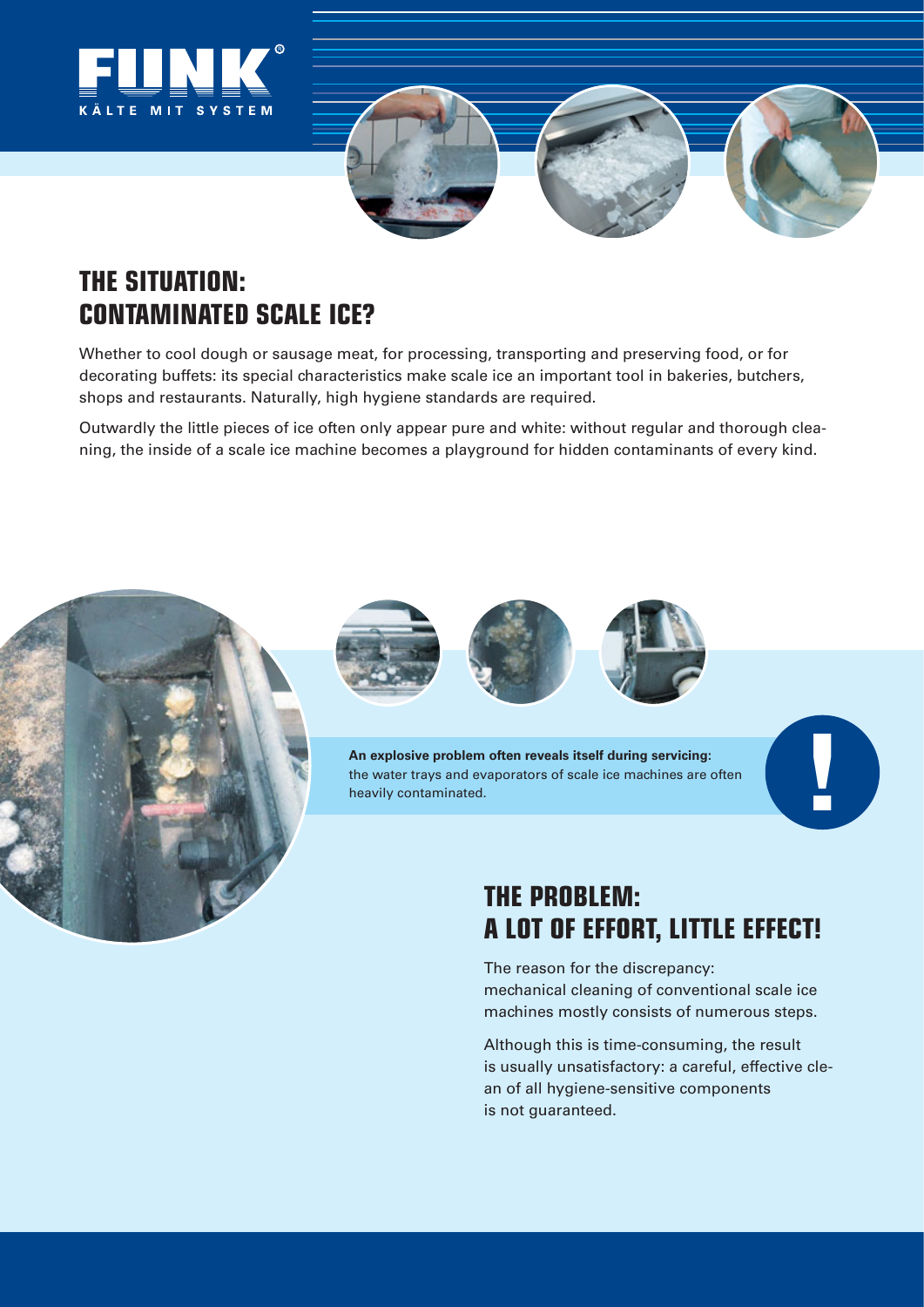

## **THE SOLUTION: A MODEL FOR HYGIENE!**

Our scale ice machines work with the patented **Funk EasyClean®** principle: with this innovative system, you are providing optimal hygiene for scale ice production.



## **THE PRINCIPLE: HYGIENE – IN THE BLINK OF AN EYE!**

The hygiene-sensitive water basin is easily removed: thanks to the Funk EasyClean® principle, cleaning a FUNK® scale ice machine is no longer a problem.

All components of these machines are easily accessible, quick to clean, service or repair. You gain competitive advantages, save valuable time and costs.





#### **Three quick steps to optimal hygiene:**

- 1. Open front flap
- 2. Lift tension lever
- 3. Remove water basin